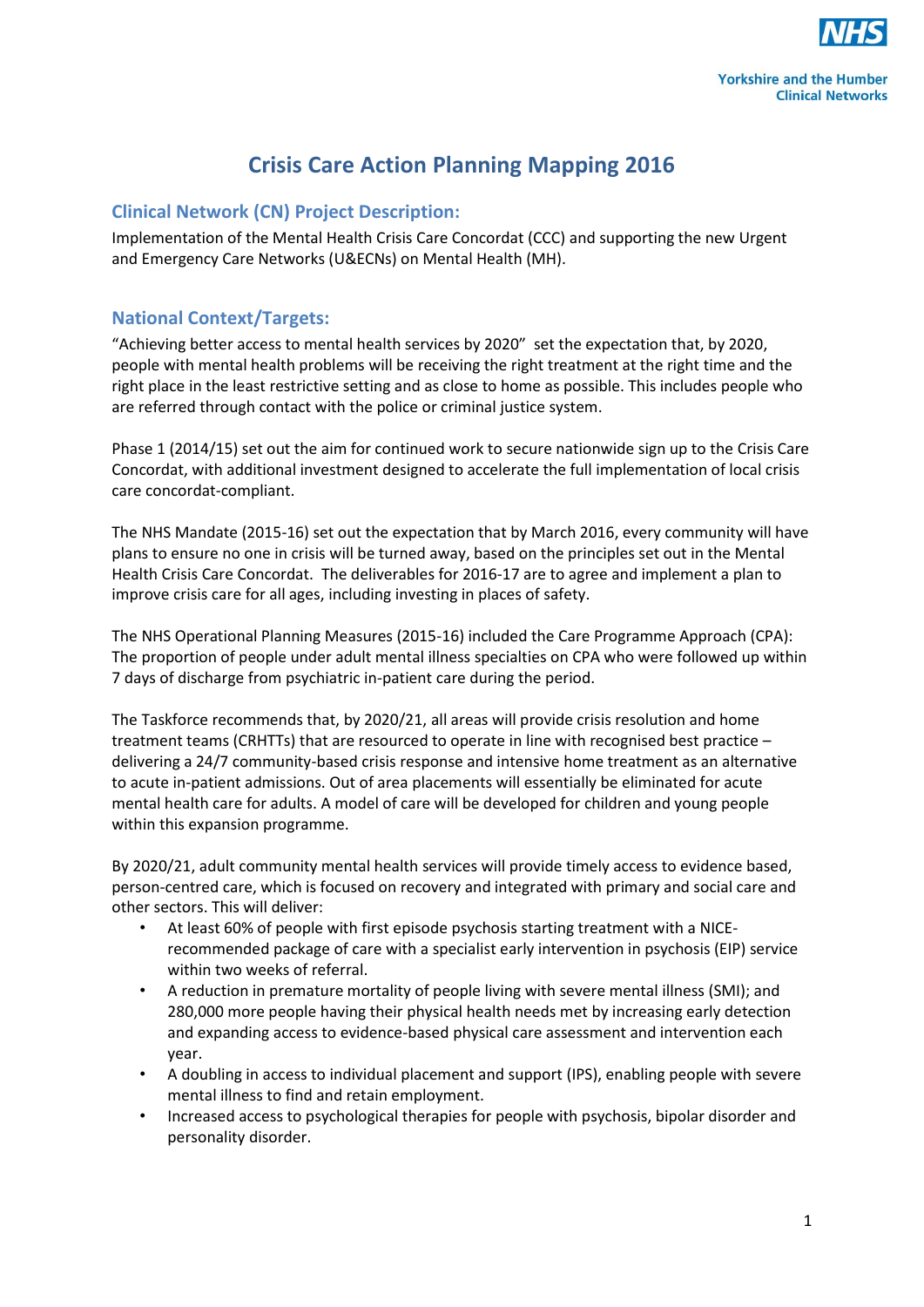

### **Background:**

Crisis resolution and home treatment teams have been introduced throughout England as part of a transformation of the community mental healthcare system. They aim to assess all patients being considered for acute hospital admission, to offer intensive home treatment rather than hospital admission if feasible, and to facilitate early discharge from hospital. Key features include 24-hour availability and intensive contact in the community, with visits twice daily if needed.

The Mental Health Crisis Care Concordat is a national agreement between services and agencies involved in the care and support of people in crisis. It sets out how organisations will work together better to make sure that people get the help they need when they are having a mental health crisis. In February 2014, 22 national bodies involved in health, policing, social care, local government and the third sector came together and signed the Crisis Care Concordat. It focuses on four main areas:

- *Access to support before crisis point* making sure people with mental health problems can get help 24 hours a day and that when they ask for help, they are taken seriously.
- *Urgent and emergency access to crisis care* making sure that a mental health crisis is treated with the same urgency as a physical health emergency.
- *Quality of treatment and care when in crisis* making sure that people are treated with dignity and respect, in a therapeutic environment.
- *Recovery and staying well* preventing future crises by making sure people are referred to appropriate services.

## **The Yorkshire and Humber Clinical Network MH Team agreed to undertake a mapping of the most up to date crisis care concordat action plans from across the region including:**

- 1. Log all the action plans on a summary spreadsheet, to include the latest date that the plans have been updated.
- 2. Review all the action plans and undertake a thematic analysis to highlight any common areas of work across Yorkshire & the Humber (YH), include Children and Young People and Perinatal Mental Health.
- 3. Share the findings with stakeholders across the Clinical Network (CN).
- 4. Explore how best to share and give access to the spreadsheet utilising the YH CN website
- 5. Present the findings of the exercise to a variety of meetings/forums.

The spreadsheet contains all 13 of the CCC group action plans from the YH region, we have crossed checked with the Crisis Care Concordat map [\(http://www.crisiscareconcordat.org.uk/explore-the](http://www.crisiscareconcordat.org.uk/explore-the-map/)[map/\)](http://www.crisiscareconcordat.org.uk/explore-the-map/) to ensure we have included the most up to date plan for each group. The spreadsheet is set out using the key themes from the original Crisis Care Concordat, with an additional theme at the beginning around Commissioning the CCC and at the end a theme for patient and public engagement, both of are reflected in all of the plans.

We make links to each plan relating to areas of crisis care work and have tried to pick out the very high priority areas that the majority are working on, by following each link you will be able to reference what each CCC group are doing in relation to that project area.

We have also added in links to the plans where there is work in relation to Children and Young people (CYP), Perinatal Mental Health (PMH), Child and Adolescent Mental Health Services (CAMHS) and areas of work targeting Dementia/Older people (DOP) and also Veterans (V).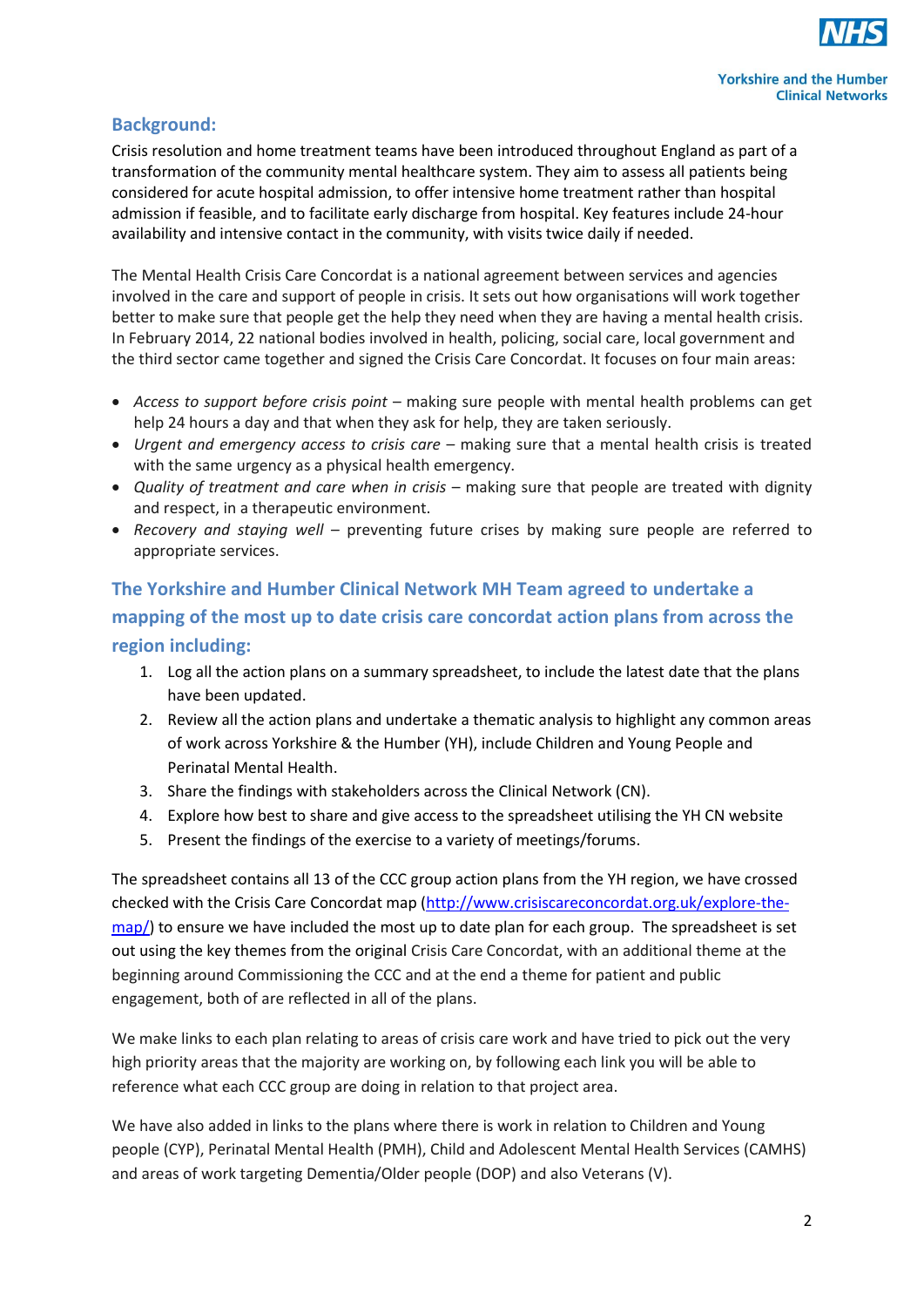

It was not possible to interlink all of the different strands of work as each CCC Plan differs slightly in layout and language used to describe projects, however we hope that having all the plans together in a single spreadsheet will be useful for network stakeholders and colleagues to have a reference to what others are doing across the region in Crisis Care. If it is deemed to be useful the spreadsheet can be developed further, added to and improved under the guidance and feedback from stakeholders and colleagues.

## **Summary of the Mapping Exercise:**

All 13 Crisis Care Concordat action plans from the groups across the Yorkshire and the Humber region have been added to a single excel workbook. Common themes have been identified and listed under the key themes set out in the Crisis Care Concordat. Hyperlinks have been added on the common themes worksheet which link back to that theme in each of the CCC plans. Charts have been inserted in to separate worksheets, they illustrate which of the common themes identified feature in the individual CCC group's action plan. A contacts worksheet has also been added with contact details for each of the CCC groups. A broader search was also done within each CCC plan to highlight where there was a mention of work with Children and Young People (CYP), Perinatal Mental Health (PMH), Child and Adolescent Mental Health Services (CAMHS), Dementia, Older People (DOP) and Veterans services (V) results are illustrated in the common themes worksheet with hyperlinks to the CCC plan. They are also illustrated in a charts worksheet.

A further search was done to highlight where service users involvement has been encouraged in the CCC action plan, this is also included in the common themes worksheet with links to the CCC plan. We were able to highlight as many as 3 projects that related to this in some plans, 2 in some and at least 1 in all CCC action plans. This is reflected in the spreadsheet in the common themes and also in the charts.

## **Common Themes:**

Number of CCC plans the key theme is identified in appears in (brackets): **Commissioning Crisis Care Concordat**

ALL CCC groups focus on commissioning their action plan (13)

Where there was a mention of Children and Young People CYP (7) Perinatal Mental health (1)

> CAMHS (4) Dementia/Older People (4) Veterans (0)

#### **A. Access to support before crisis point**

- Single point of contact for Mental health services (8)
- Crisis Support including Suicide Prevention (13)
- Herbert Protocol (3)

Where there was a mention of

Children and Young People CYP (4) Perinatal Mental health (2) CAMHS (2) Dementia/Older People (8) Veterans (2)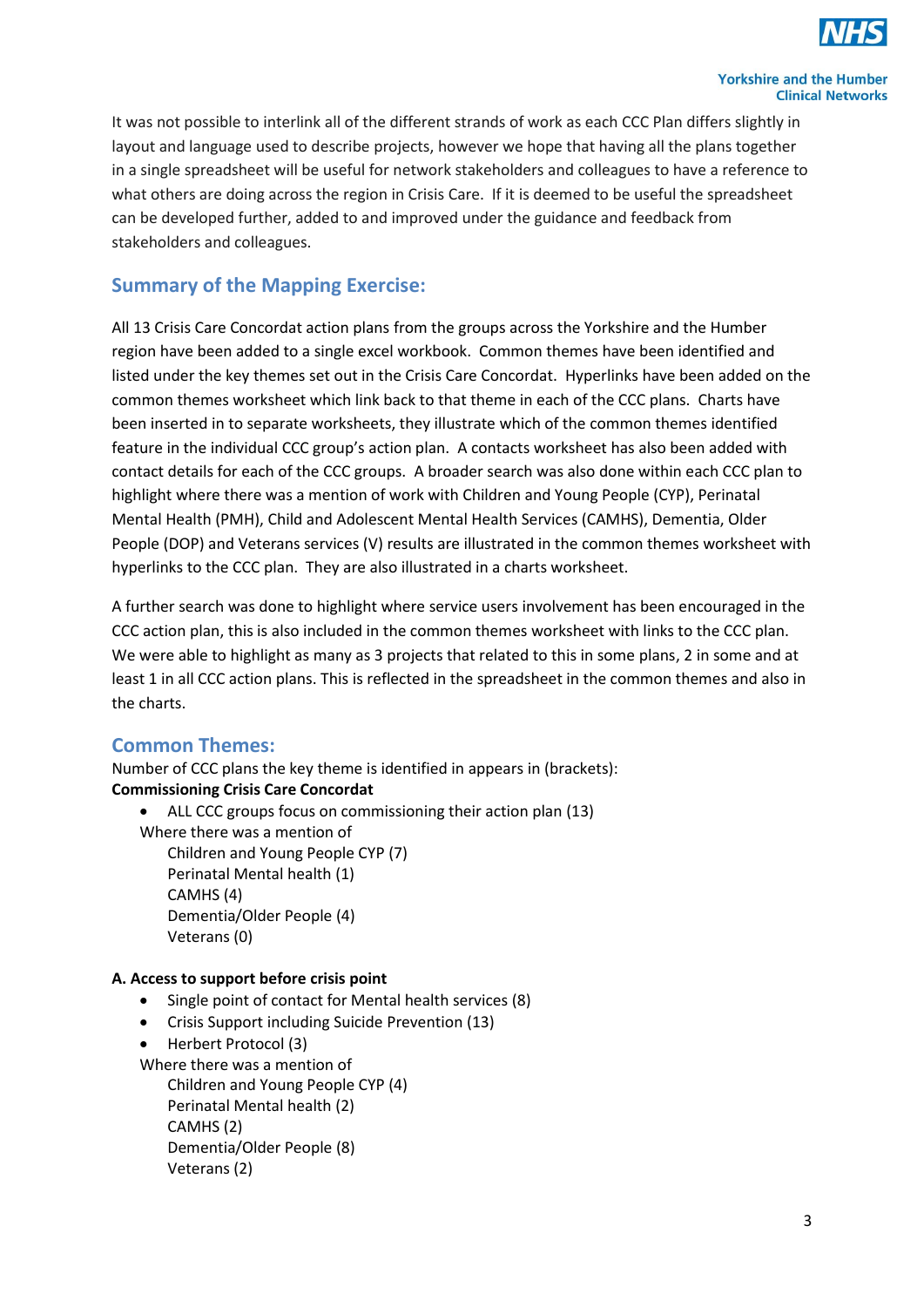

#### **B. Urgent and Emergency Access to Crisis Care**

- Review of S136 (13)
- S136/Street Triage (8)
- Preventing admissions (unnecessary) (5)
- Attention Deficit Hyperactivity Disorder (ADHD) / Autistic Spectrum Disorder (ASD) (6)
- Single point of contact to emergency services (6)
- Liaison mental health in A&E (10)

Where there was a mention of Children and Young People CYP (7) Perinatal Mental health (0) CAMHS (7) Dementia/Older People (5) Veterans (0)

#### **C. Quality of treatment and care when in crisis**

• Transport/Conveyancing/Ambulance Service (12) Where there was a mention of Children and Young People CYP (1) Perinatal Mental health (0) CAMHS (1) Dementia/Older People (0) Veterans (1)

#### **D. Recovery and staying well preventing future crises**

• Care Plans (8) Where there was a mention of Children and Young People CYP (3) Perinatal Mental health (0) CAMHS (3) Dementia/Older People (0) Veterans (1)

#### **Using the experiences of users and carers/families**

- At least one example in CCC PLAN (13)
- 2 examples in CCC PLAN (8)
- 3 examples in CCC PLAN (4)